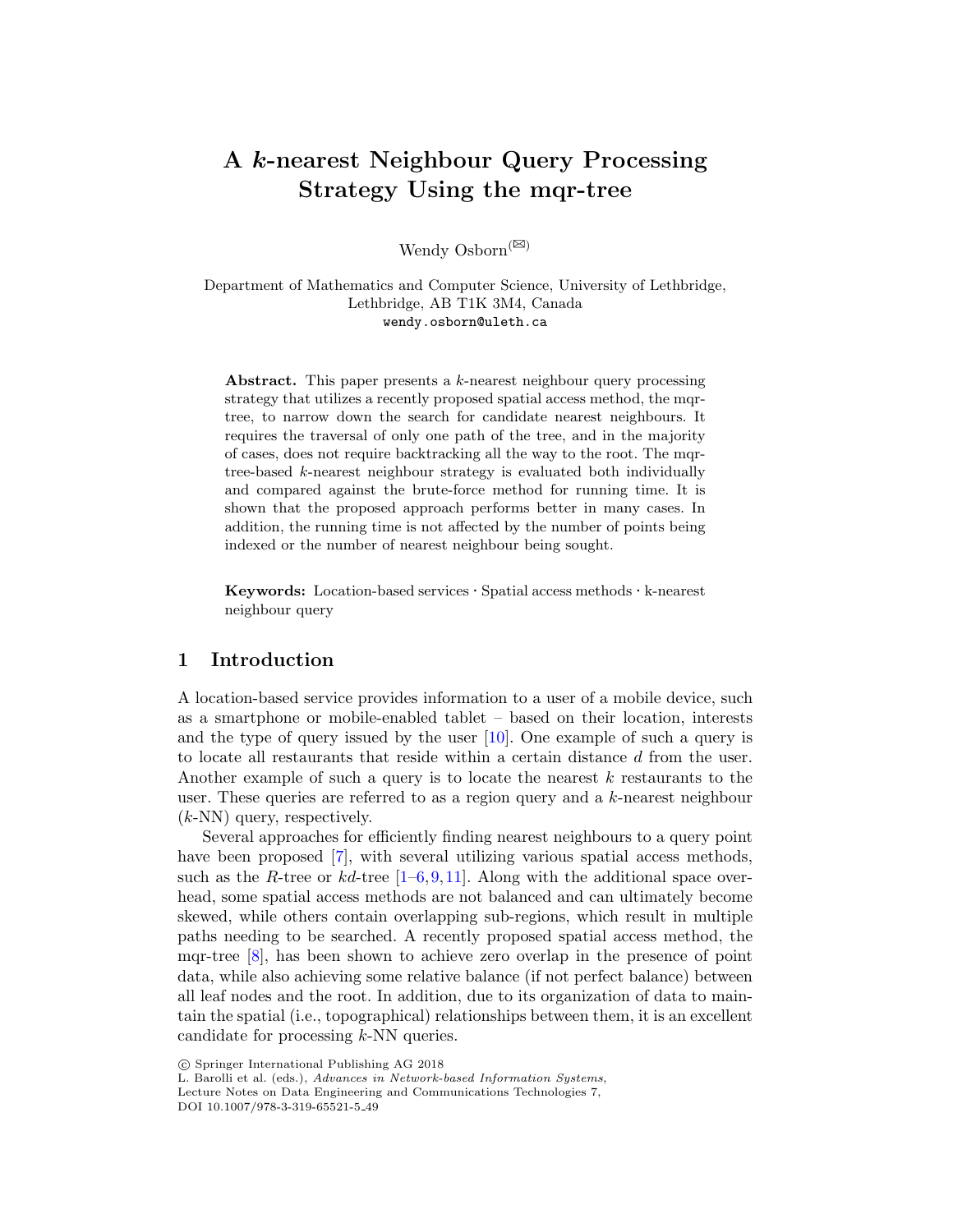Therefore, I propose a *k*-nearest neighbour strategy that utilizes the mqr-tree to locate a sub-region of candidate points that will potentially satisfy a *k*-nearest neighbour query. This strategy only requires the traversal of one path of the tree to satisfy a query. In the majority of cases, it does not require backtracking all the way to the root node. The mqr-tree-based *k*-NN strategy is evaluated both individually and compared against the brute-force method for running time. It is shown that the proposed approach performs better in many cases. In addition, the running time is not affected by the number of points being indexed by the tree or the number of nearest neighbour being sought.

# 2 Related Work and Background

In this section, I summarize related work in the area of *k*-NN query processing. I also summarize the features of the mqr-tree that are required for this work.

### 2.1 *k*-nearest Neighbour Strategies

Nearest neighbour strategies are classified into structureless and structured. Structureless strategies do not utilize a complex data structure for searching. The most straightforward approach is the brute-force approach. Here, the distances between query point *q* and all points in set *P* are calculated before processing *P* to find the *k* nearest neighbours. Although the space complexity is low, processing the list can be costly for higher values of *k*.

Structured strategies utilize some type of data structure to improve performance, at the expense of both space overhead and the cost of constructing the index  $[1-6,9,11]$ . Burkhard and Keller  $[3]$  proposed three multi-way trees for nearest neighbour searching. Fukunaga [5] utilized recursive decomposition of a search space and a branch-and-bound strategy to create a search data structure. The branch-and-bound strategy systematically accesses and evaluates all candidate data, while eliminating subsets of data as early and often as possible, using the continuously optimized bound(s) derived during the evaluation.

The first nearest neighbour search algorithm for the *k*-d tree was proposed by Friedman *et al.* [4]. Sproull [11] improved upon it by noting that since Euclidean distance calculations are invariant under rotation, the planes that partition space along a particular dimension in the *k*-d tree can actually be arbitrary *k*-dimensional hyperplanes. However, he identified the following limitations, including the additional costs of computing the distance between a point and an arbitrary hyperplane, and of choosing an arbitrary partition hyperplane. Approaches using the *R*-tree are also proposed, including one from Brinkhoff *et al.* [2], which computes *k* nearest neighbours via a spatial join operation.

Finally, some approaches can be applied to any hierarchical data structure. Roussopoulos *et al.* [9] proposed a depth-first branch-and-bound *k*-NN search that can be applied to any tree data structure. For every node visited, its children are placed on a queue in order of distance from the query point. Any nodes that are far from the query point are pruned. This continues until *k* nearest neighbours have been found. Hjaltason and Samet [6] propose a similar best-first strategy that does not require the number of nearest neighbours to be known in advance.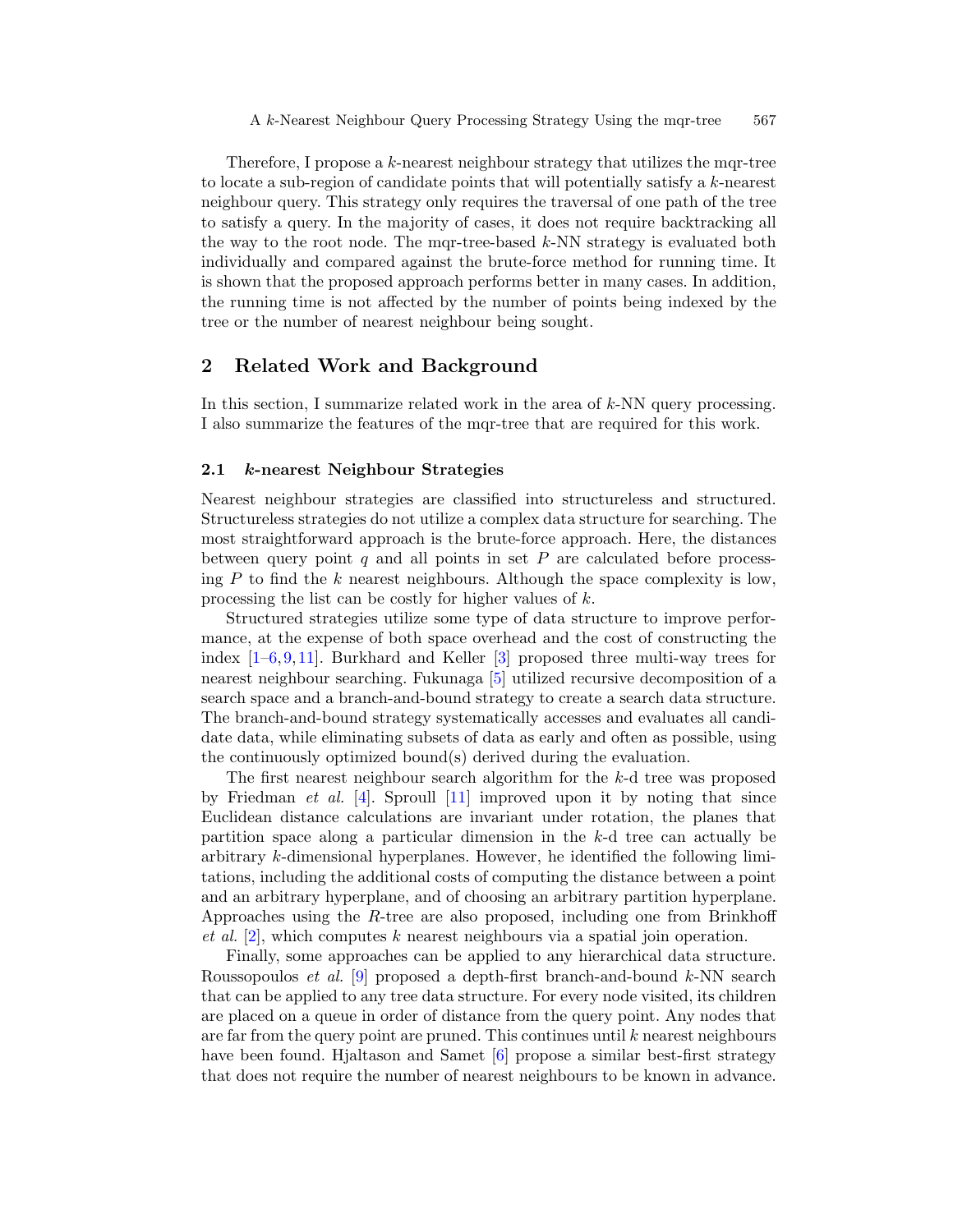#### 2.2 mqr-tree

More details on mqr-tree (including validity, insertion, construction, and basic region searching algorithms) can be found in [8].

The mqr-tree [8] is a spatial access method that uses two-dimensional nodes to organize objects in two-dimensional space. This allows the existing spatial relationships to be maintained between objects and the regions of space that contain them. After an object or point is inserted, a validity test is performed to ensure that all spatial relationships are maintained, and any objects or regions that violate the spatial relationship rules are relocated. In addition to traditional region searching and point searches, the features of the mqr-tree also allow it to support *k*-NN searching. A very nice feature of the mqr-tree that will lend itself nicely to *k*-NN searching is that zero overlap of regions (on the same level of the tree) occurs when the mqr-tree is used to solely index point data [8].

Figure 1 presents an mqr-tree for the given dataset. A node has the quadrants NW, NE, SW and SE. Each node has a corresponding node MBR, which encompasses all objects, points and regions in the subtrees accessible from the node. All objects and regions containing other objects, are placed in the appropriate quadrant based on their relationship to the centroid of the nodeMBR. For example, in the leaf node containing m1,m2 and p9, we observe that m1 is NW of the centroid for the node MBR that contains it Similarly, m2 is SW and p9 is NE of



Fig. 1. mqr-tree example (from [8])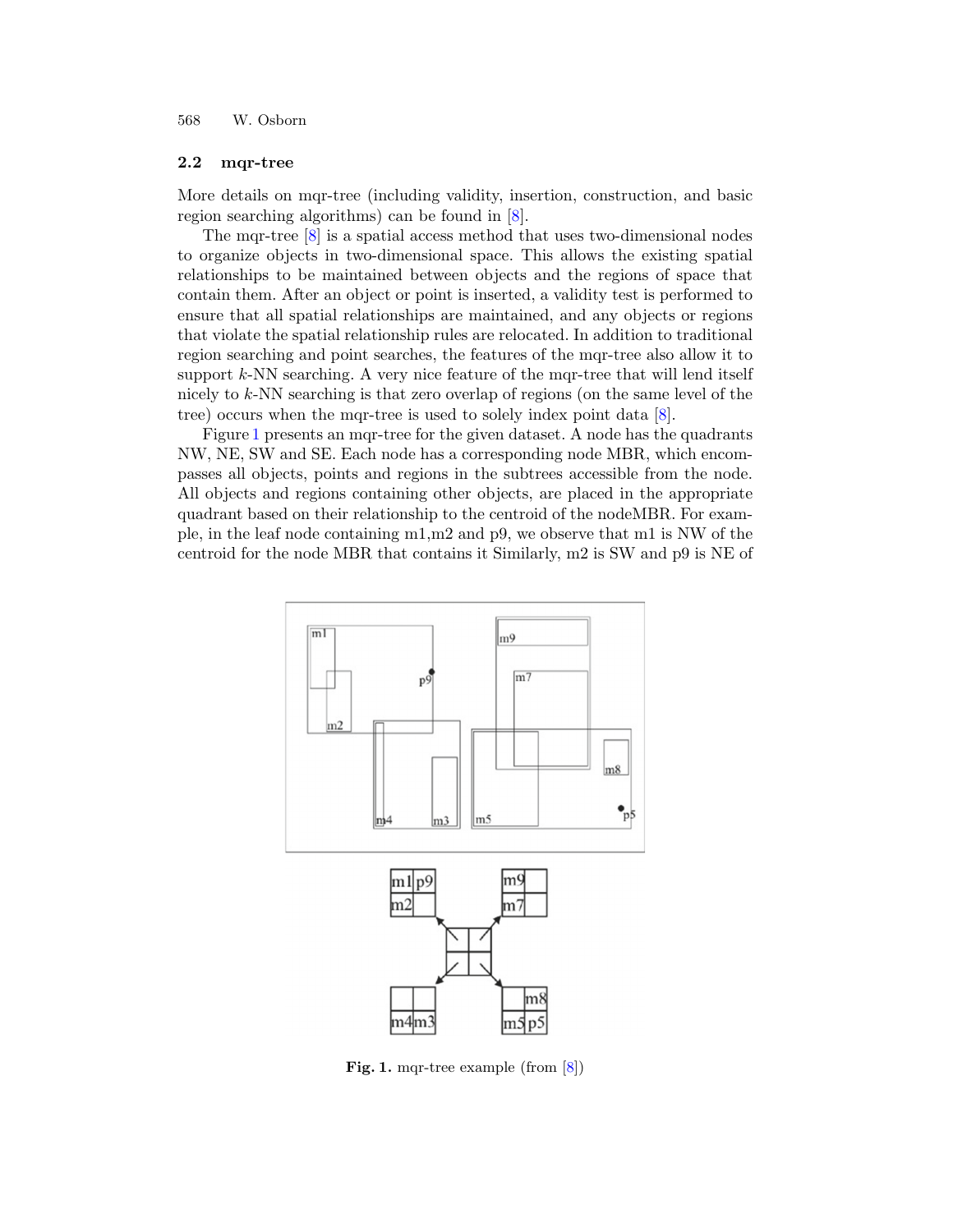the centroid, respectively. Therefore, these objects are placed in the NW, SW, and NE quadrants of the node, respectively. The other leaf nodes, and the root node, are also arranged in this manner.

To use the mqr-tree, it must be constructed if it does not already exist. Constructing the mqr-tree will take anywhere from a few seconds for 10,000 objects, up to almost two minutes for 100,000 points, by using repeated insertion of objects. However, the mqr-tree also support the insertion and deletion of objects, so any updates to the data set can be made in the mqr-tree easily. Further, to use the mqr-tree for *k*-NN searching, a quick traversal of the tree must be performed to count the number of points that are reachable from every node, if the tree is already built.

# 3 An mqr-tree-Based *k*-Nearest Neighbour Strategy

In this section I introduce the new *k*-NN strategy. This strategy utilizes the mqr-tree to quickly locate a set of *k* or more candidate points to satisfy a *k*-NN query. A node that will serve as s "starting point" in the mqr-tree is located first, before a candidate set of points that (hopefully) will contain the *k* nearest neighbours to the query point are fetched. Although as we see, the strategy may need to "backtrack" towards the root in order to find a proper set of *k* nearest neighbours, the advantage of the mqr-tree of not having overlap of any regions at the same level, means that only one path in the tree needs to be utilized for locating the required nearest neighbours. In addition, results from experiments show that backtracking is more the exception than the rule.

Figure 2 presents the pseudocode for the proposed approach. After obtaining the query point and the number of nearest neighbours being sought (*k*), the search begins at the root node for a node that will be the starting point for fetching candidate *k* nearest neighbours. The query point is first evaluated against the root node and its corresponding nodeMBR. One of the following situations will occur:

- 1. The number of points that are reachable from this node, *npoints*, is  $\leq k$ . If this occurs, then the search for a starting point stops here. If  $npoints < k$ , then the search goes back to the parent node for the starting point.
- 2. The query point is within the node's nodeMBR, but in a location not covered by one of the quadrants. the search for a starting point also stops here.
- 3. The query point will reside in one of the 4 quadrants NW, NE, SE or SW (in other words, the point resides in the space that is covered by one of these quadrants). The search will continue in the subtree of the encompassing quadrant, and terminate when one of the two above conditions are met.

Once the node that will serve as a starting point is found, its nodeMBR is fetched. This is the *superMBR*, or the MBR that will encompass the candidate set of points from which the *k* nearest neighbours will be found. The mqr-tree will then be traversed from this node to fetch all points in the node's subtree. The fetched points are sorted by increasing distance, before the *k*th furthest point from the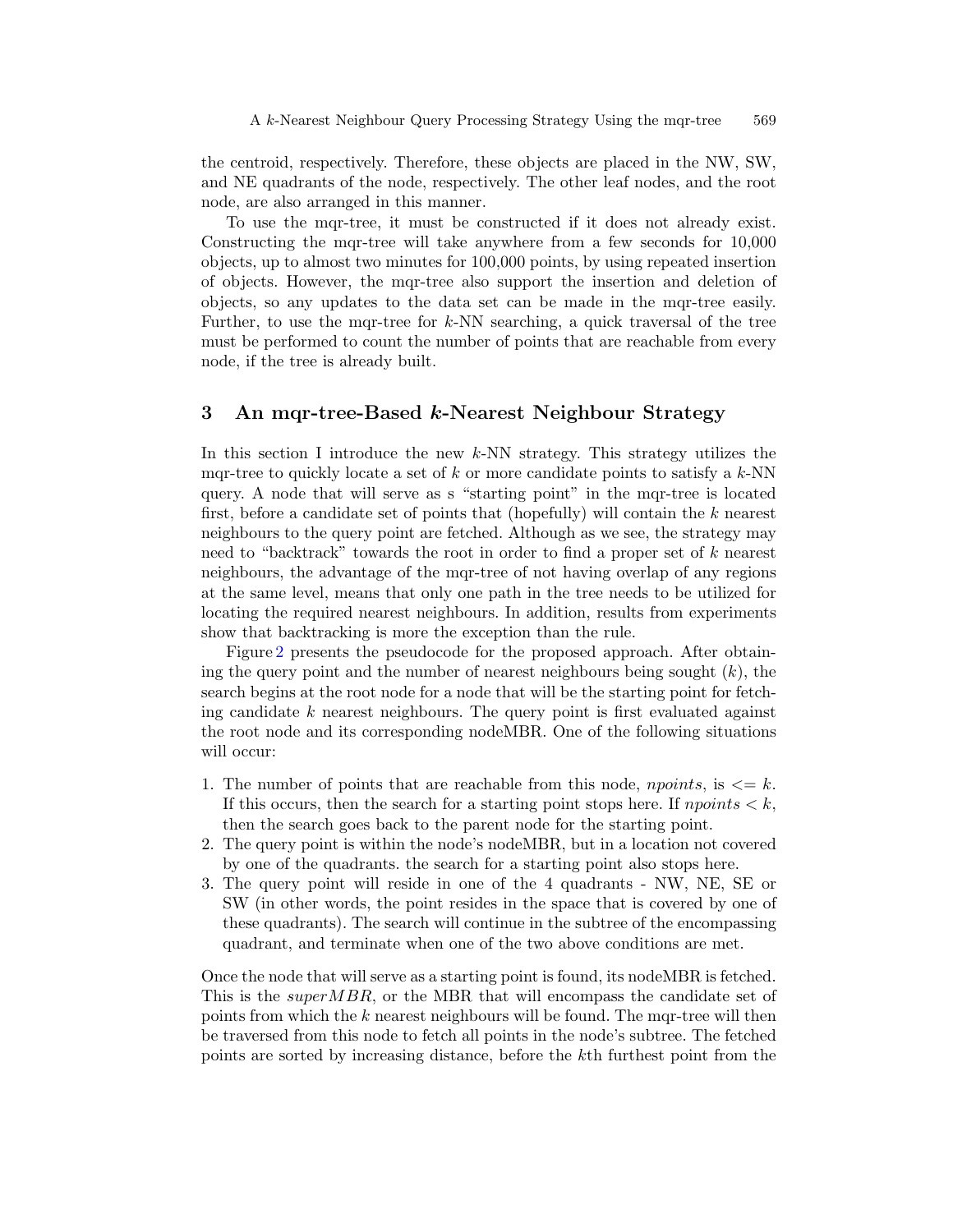```
point P = obtain_search_point ();
int k = 0btain_knn_value();
node X;
node_region SR;
bool found = 0;
point Q[k]; //dynamic, adjusted if need be
//first, locate the first node with the number of points
// equal to kw hil e ( ! found && X−−>npoints > k )
     if (P in X[NW])X = X[NW]−−>child ;
     else if (P \text{ in } X[NE])X = X[NE]−−>child ;
     else if (P \text{ in } X[SE])X = X[SE] – \gt child ;
     else if (P \text{ in } X[SW])X = X[SW]−−>child ;
     else
           found = 1;
     end i f
end while
// if not enough points in subtree go back up one level
if (X \rightarrow p \text{ points} < k)X=X−−>parent ;
// if set of fetched points contains valid k nearest neighbours
// then finished. Otherwise, go back up the tree and repeat
while (1)
     // obtain the points from X, and corresponding superMBR
     traverse\_tree(X, Q);sort\_by\_distance(Q);SR = obtain\_node\_region(X)if (X \rightarrow parent = NULL)return Q; // at the root
     else if (dist(P,Q[k]) \leq dist(P cy, SR.hy) &&
         dist(P,Q[k]) \leq dist(P,cy, SR. ly) &&
         dist(P,Q[k]) \leq dist(P.cx, SR.hx) &&
         dist(P,Q[k]) \leq dist(P.lx, SR.lx))return Q; // valid result
     else
           X = X \rightarrowparent ;
end while
```
Fig. 2. k-NN search strategy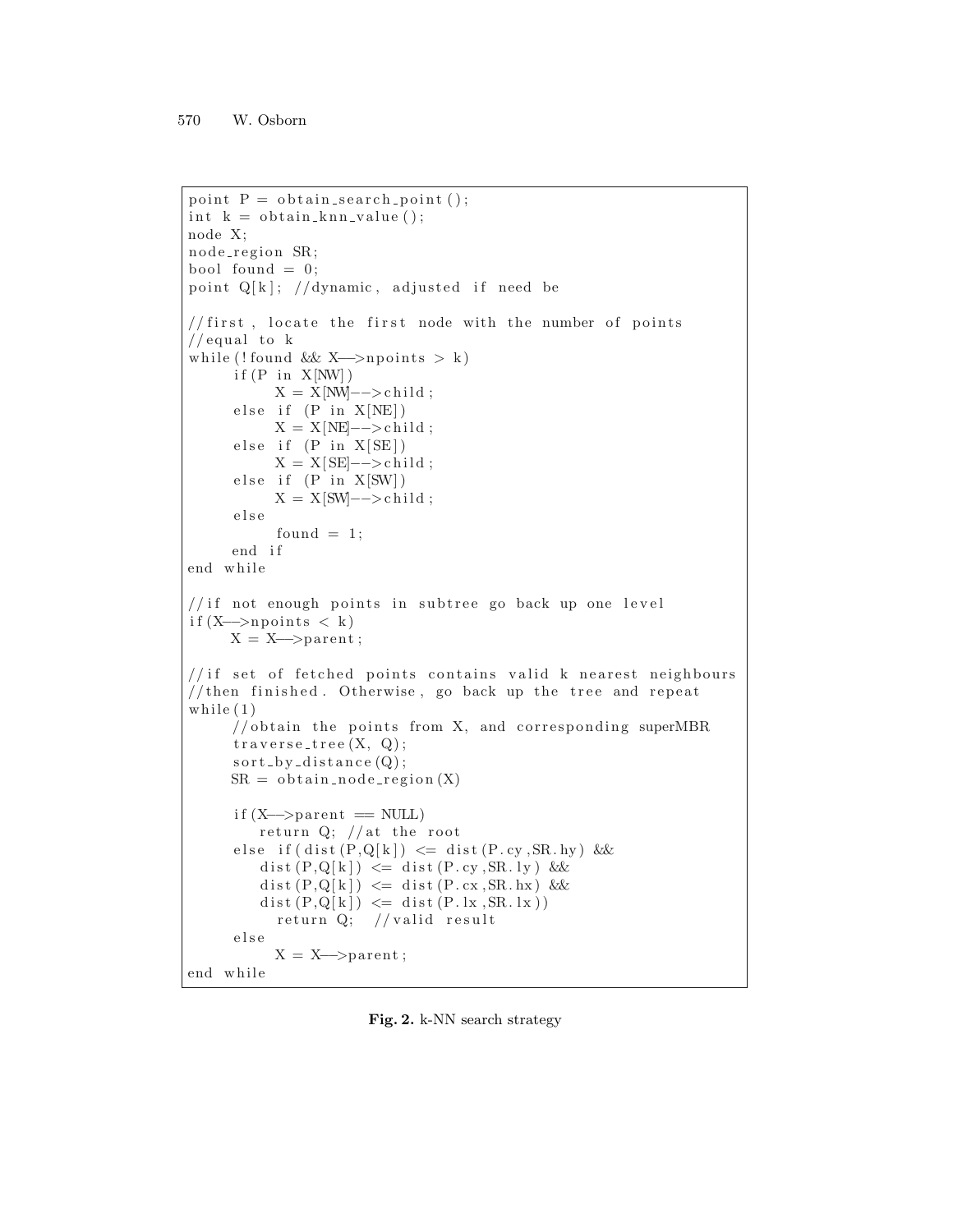query point will be evaluated against the superMBR to determine if the set of *k* nearest neighbours is valid. A set of *k* nearest neighbours is valid only if the distance of the *k*th nearest neighbour from the query point is less than or equal to the distances from the query point to all sides of the superMBR. Any distances that are less than the distance to the *k*th nearest neighbour may mean that another closer point may reside elsewhere in the tree. Figures 3a and b depict the valid and invalid situations respectively for the 1-nearest neighbour case. As we can see, in Fig. 3a, the distance from the query point to the closest point is less than the distances to all four sides of the superMBR. So we know that this is a valid nearest neighbour. In Fig. 3b, notice that the distance between the query point and the closest point to it is greater than the distance to the north side of the superMBR. This means that there may be a closer nearest neighbour that resides outside of the north side and within another node's nodeMBR, so this candidate is not guaranteed to be the nearest neighbour.

If the set of candidate *k* nearest neighbours is valid, then these are sent to the user. Otherwise, another set of candidate points will be obtained from the parent of the chosen starting point node. If necessary, this process will be repeated by proceeding up the path one parent node at a time, until either: (1) a set of valid *k* nearest neighbours is found that passes the validity test, or (2) the root node is reached, which means that the candidate set contains all points in the tree and therefore the closest *k* of them must be the *k* nearest neighbours.



Fig. 3. Valid and invalid cases

# 4 Evaluation

This section presents the empirical evaluation of the mqr-tree-based *k*-NN strategy, including a comparison against the brute-force *k*-NN approach. I first present the framework and evaluation methodology. Then, I will present the outcome of the evaluation and the resulting discussion of the outcome.

#### 4.1 Methodology

The mqr-tree-based *k*-NN strategy is implemented in C on a PC running the Centos 7 version of Linux. It was evaluated using several synthetic point sets for both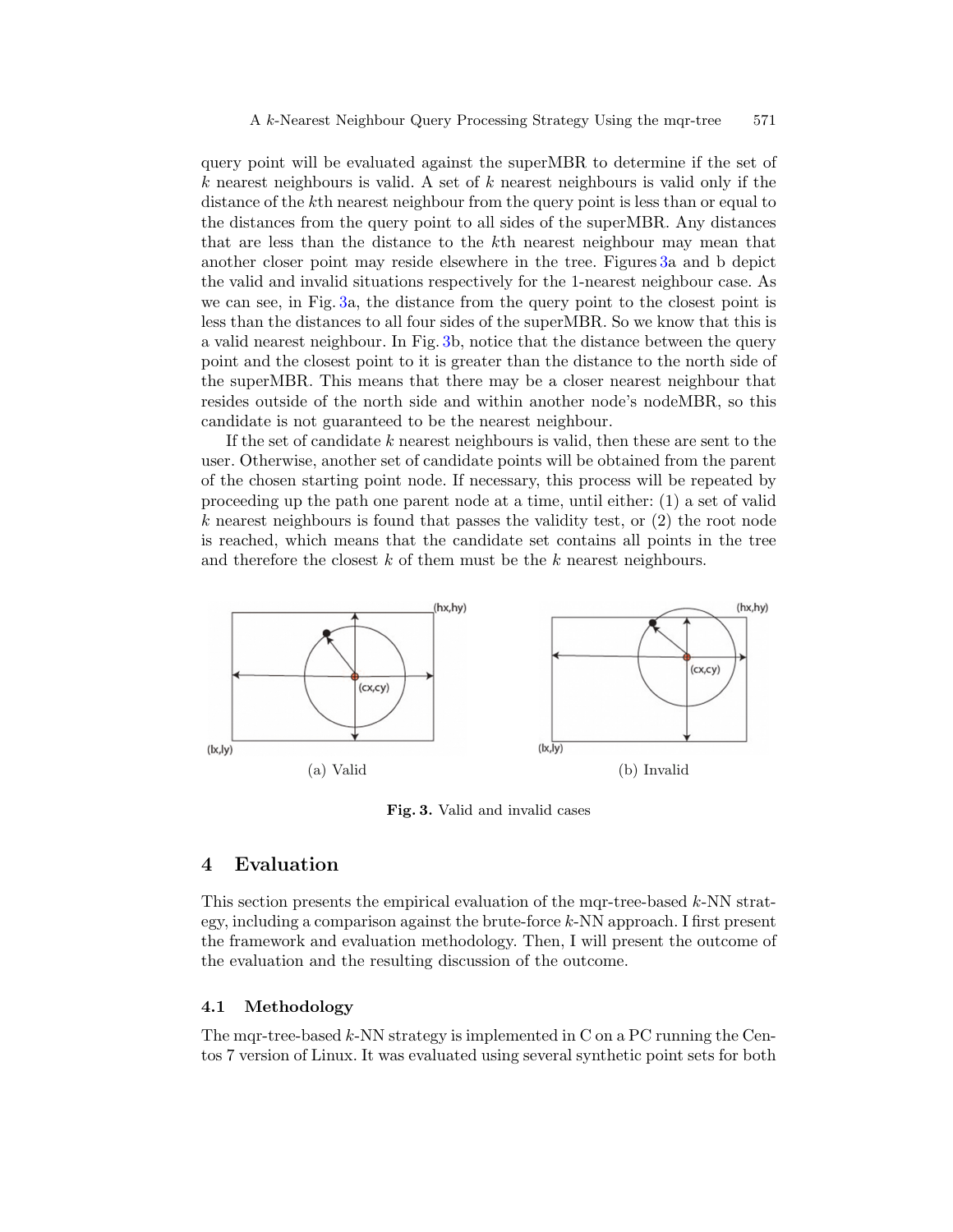the data and the queries. These were chosen so that certain characteristics, such as the number of points and distribution, could be controlled. Altogether, 30 points sets were created for the experiments. The first are 10 point sets of uniform distribution. Each contains 100, 200, 500, 1000, 2000, 5000, 10000, 20000, 50000, and 100000 points respectively. Each set of *n* points is drawn from a two-dimensional square region of size  $\sqrt{n^2}$ . Next are 10 point sets of exponential (i.e., skewed) distribution. Each also contains the same number of points as the uniform datasets, and are drawn from the same sized regions of space as the uniformly distributed sets. Finally, there are 10 sets of query points. Each contains the square root of the number of points in the data set they are applied to. For example, the query point set corresponding to the 100-point data sets contains 10 query points, while the one corresponding to the 100,000-point data set contains 316 query points. The reason for this is because the query point set in each file proceeds diagonally through the region of space that contains the points.

The following tests are performed by applying the point query sets to their respective point data sets, mentioned above:

- 1-NN, mqr-tree-based strategy. 20 tests, with 10 using the uniform point sets and 10 using the exponential point sets.
- 1-NN, brute-force strategy. 20 tests, with 10 using the uniform point sets and 10 using the exponential point sets.
- $-k$ -NN  $(k = 1$  to 10), mqr-tree-based strategy. 20 tests, with 10 using the uniform 100,000-point set and 10 using the exponential 100,000 point set.
- $-k$ -NN  $(k = 1$  to 10), brute-force strategy. 20 tests, with 10 using the uniform 100,000-point set and 10 using the exponential 100,000 point set.

For the tests that utilize the mqr-tree-based *k*-NN strategy, the following performance factors are recorded:

- running time. The running time is recorded for each query. Two average running times are calculated and recorded: the average running time over every query, and the average running time for the queries that run in less than 2  $\mu$ s. The reason for this will be explained when the results are discussed.
- number of queries that execute in less than 2 *µ*s. Required for the second average running time mentioned above.
- number of pages hits. The number of page hits (i.e., nodes that are checked) for each query is recorded. The average number of page hits is calculated over all queries.
- number of queries that have at least one invalid test. As mentioned in the previous section, it is possible that the initial set of candidate points that is fetched may not contain a valid set of *k* nearest neighbours, due to other members of the true *k* nearest neighbours residing outside of the corresponding superMBR. Therefore, the number of queries that have at least one invalid result is recorded.
- number of queries that traverse for points from the root. As mentioned in the previous section, it is possible that the chosen superMBR corresponds to the root node, which means that the entire mqr-tree is traversed. Therefore, we also record the number of queries where this occurs.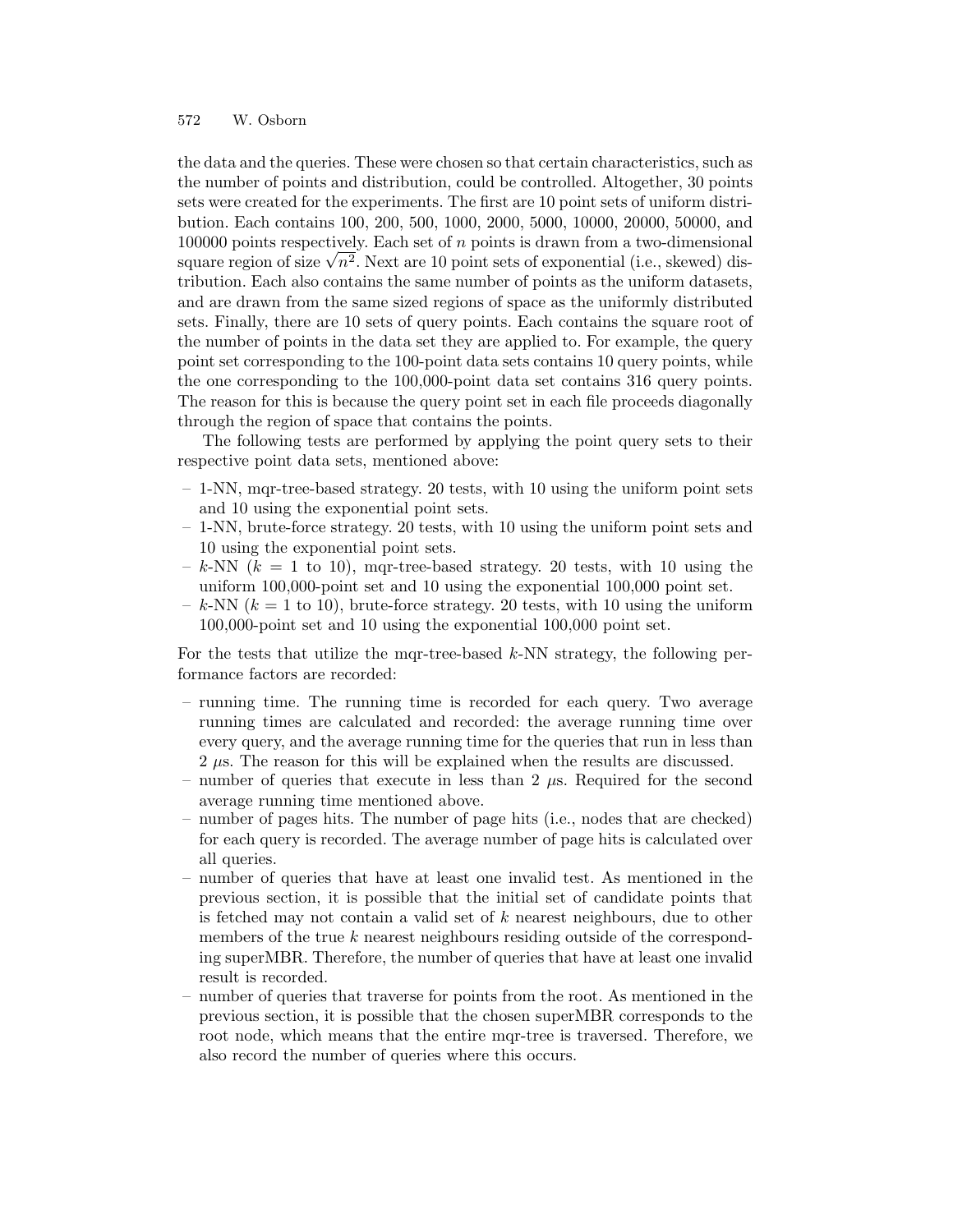| $\#\text{points}$ | $\#$ queries | $\arg\# \text{plits}$ | $\#\text{invalid} \mid \#\text{root} \mid$ |                |       |     | $\alpha$ avgtime $\frac{1}{2}$ #under2 $\mu$ s $\alpha$ avgtime2 $\mu$ s |
|-------------------|--------------|-----------------------|--------------------------------------------|----------------|-------|-----|--------------------------------------------------------------------------|
| 100               | 10           | 24.60                 | 4                                          | $\overline{2}$ | 0.51  | 10  | 0.51                                                                     |
| 500               | 22           | 62.18                 | 9                                          | 2              | 0.56  | 22  | 0.56                                                                     |
| 1000              | 31           | 55.84                 |                                            | 1              | 0.58  | 30  | 0.52                                                                     |
| 5000              | 70           | 193.59                | 34                                         | $\overline{2}$ | 1.99  | 65  | 0.52                                                                     |
| 10000             | 100          | 199.63                | 38                                         | $\overline{2}$ | 3.37  | 96  | 0.56                                                                     |
| 50000             | 223          | 277.70                | 81                                         | 1              | 22.49 | 216 | 0.57                                                                     |
| 100000            | 316          | 531.31                | 136                                        | 1              | 65.19 | 299 | 0.53                                                                     |

Table 1. 1-NN on uniform data

For the tests that utilize the brute force approach, only the individual running time for each test is recorded, along with the average running time over all point queries. The other performance factors recorded for the mqr-tree-based approach are not applicable for the brute-force approach.

#### 4.2 Results

The results for the mqr-tree-based *k*-NN approach are presented first, followed by the comparison of the running time versus the brute-force approach. For all tables presented here, *k* is the number of nearest neighbours being sought, #points is the number of points in the mqr-tree, #queries is the number of queries executed on the mqr-tree, avg#phits is the average number of nodes visited for a *k*-NN search, #invalid is the number of queries that had one or more invalid fetches of  $k$  nearest neighbours while searching the tree,  $\#$ root is the number of queries that traversed for the candidate set of *k* nearest neighbours from the root,  $\#$ under $2\mu s$  is the number of queries that finished in under 2  $\mu s$ , avgtime is the average execution time per query over all of the queries executed (i.e.  $\#$ queries), and avgtime $2\mu$ s is the average time per query over those queries that executed in under 2  $\mu$ s (i.e.  $\#\text{under}2\mu$ ). Also, due to limited space, we only include a subset of results for each table.

Tables 1 and 2 present the results of the 1-NN tests across all exponential and uniform point sets, respectively. We observe for the uniform point sets that for a significantly high percentage of queries (90% or greater), that a significantly low average running time is observed. In addition, the number of tree traversals that occur from the root are very low, and the number of invalid candidate 1 nearest neighbours that are fetched is less than 50% in most cases, and not more than 54% (for the queries on 100,000 points). The higher average run time and average number of page hits is a result of the few queries that produce unacceptable run times and number of page hits, which significantly skew the results. But in most cases, the performance here is very good.

For the exponential cases, we observe a slightly higher percentage of invalid candidate 1-nearest neighbours and traversals from the root, and a slightly lower percentage of queries that execute in under 2 *µ*s. In addition, both the average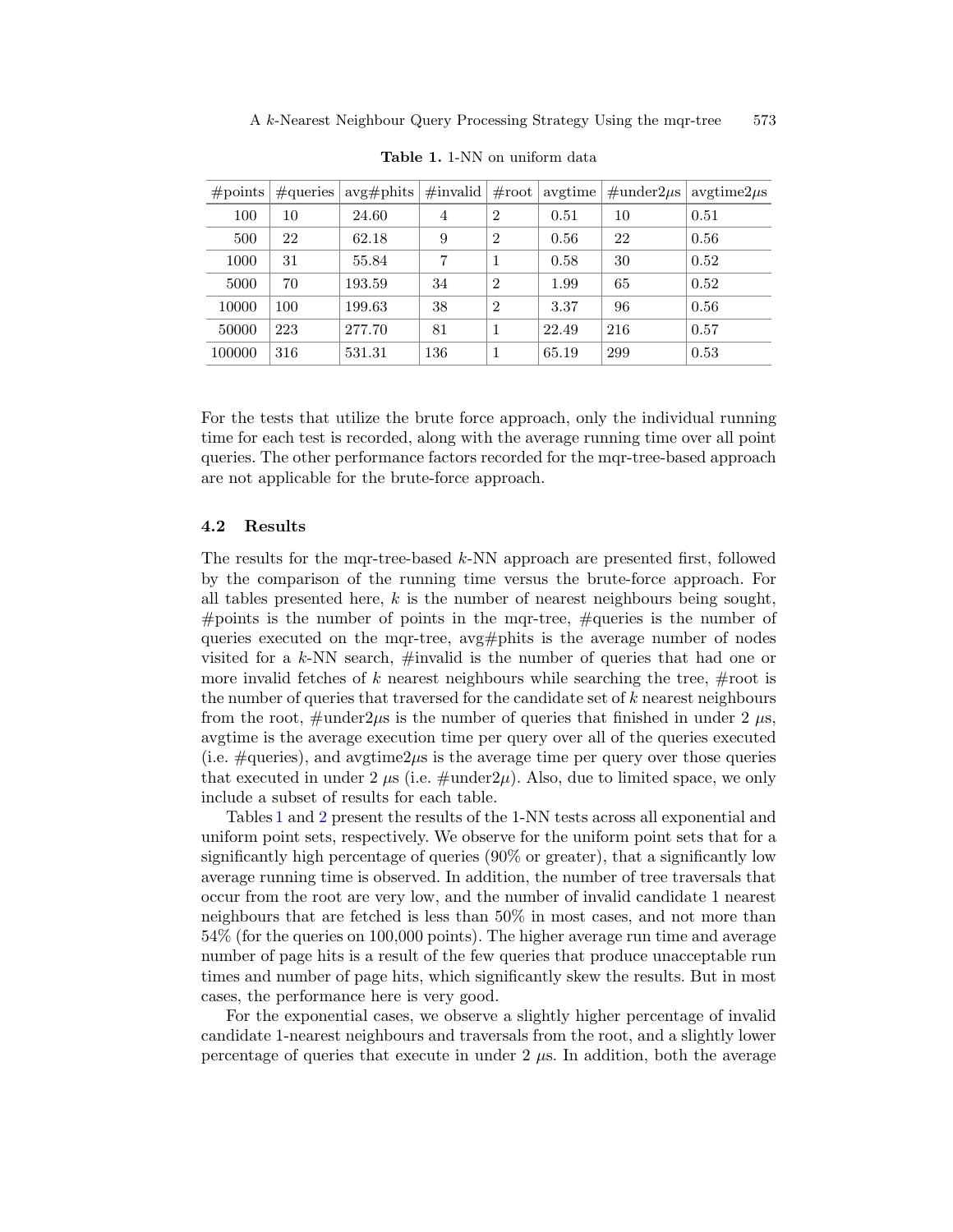| #points | $\#$ queries | $avg\#^{phits}$ | $\#\text{invalid}$ | $\#\text{root}$ | avgtime | $\#\text{under2}\mu\text{s}$ | $avgtime2\mu s$ |
|---------|--------------|-----------------|--------------------|-----------------|---------|------------------------------|-----------------|
| 100     | 10           | 72.20           |                    | 7               | 0.61    | 10                           | 0.61            |
| 500     | 22           | 254.36          | 12                 | 8               | 0.77    | 22                           | 0.77            |
| 1000    | 31           | 279.52          | 16                 | 7               | 1.01    | 28                           | 0.82            |
| 5000    | 70           | 993.74          | 39                 | 13              | 8.08    | 53                           | 0.51            |
| 10000   | 100          | 1061.04         | 50                 | 8               | 15.18   | 87                           | 0.51            |
| 50000   | 223          | 3114.56         | 115                | 7               | 215.46  | 210                          | 0.54            |
| 100000  | 316          | 5761.48         | 171                | 7               | 806.13  | 285                          | 0.55            |

Table 2. 1-NN on exponential data

Table 3. K-NN on uniform data

| k              | $avg\#^{phits}$ | $\#\text{invalid}$ | $\#\text{root}$ | avgtime | $\#\text{under2}\mu\text{s}$ | $\frac{\text{avgtime2}\mu s}{\text{avgtime2}}$ |
|----------------|-----------------|--------------------|-----------------|---------|------------------------------|------------------------------------------------|
| 1              | 531.30          | 136                | 1               | 65.18   | 299                          | 0.53                                           |
| $\overline{2}$ | 872.87          | 187                | $\overline{2}$  | 99.13   | 290                          | 0.54                                           |
| 3              | 1389.28         | 211                | $\overline{4}$  | 240.01  | 286                          | 0.55                                           |
| 4              | 1498.94         | 217                | $\overline{4}$  | 244.24  | 280                          | 0.56                                           |
| 5              | 1656.18         | 223                | $\overline{4}$  | 252.71  | 275                          | 0.57                                           |
| 6              | 1705.44         | 227                | $\overline{4}$  | 252.52  | 269                          | 0.57                                           |
| 7              | 1716.00         | 226                | $\overline{4}$  | 252.38  | 268                          | 0.58                                           |
| 8              | 1778.54         | 222                | $\overline{4}$  | 257.02  | 267                          | 0.58                                           |
| 9              | 2292.91         | 226                | 6               | 343.13  | 261                          | 0.58                                           |
| 10             | 2556.74         | 235                | 7               | 401.92  | 259                          | 0.59                                           |

number of page hits and the average overall run time are unacceptably high. However, the same situation occurs here that a small number of queries take an unacceptable time to execute, and therefore skews the overall results.

Next, Tables 3 and 4 present the results of the mqr-tree-based *k*-NN tests on both the 100,000-point uniform and exponential point sets, respectively. We observe for the uniform point set that as the number of nearest neighbours increases, the number of queries that execute under 2 *µ*s decreases slightly, but at its lowest, is still 81% of the overall number of queries. The average running time of the queries that run under  $2 \mu s$  is still quite low. The remaining performance factors show an increase as the value of *k* increases, and in the case of the average overall running time, the number of page hits, and the number of invalid candidates *k* nearest neighbours are quite high. The first two, again, are the result of the few queries that ultimately take significantly more running time and skew the results. The increase in the latter is due to the increase in *k*, since more points must reside in the superMBR in order to be considered valid. With respect to the exponential point set, although the values are approximately equal or higher than those found for the uniform point set, the same trends are found for increasing *k*.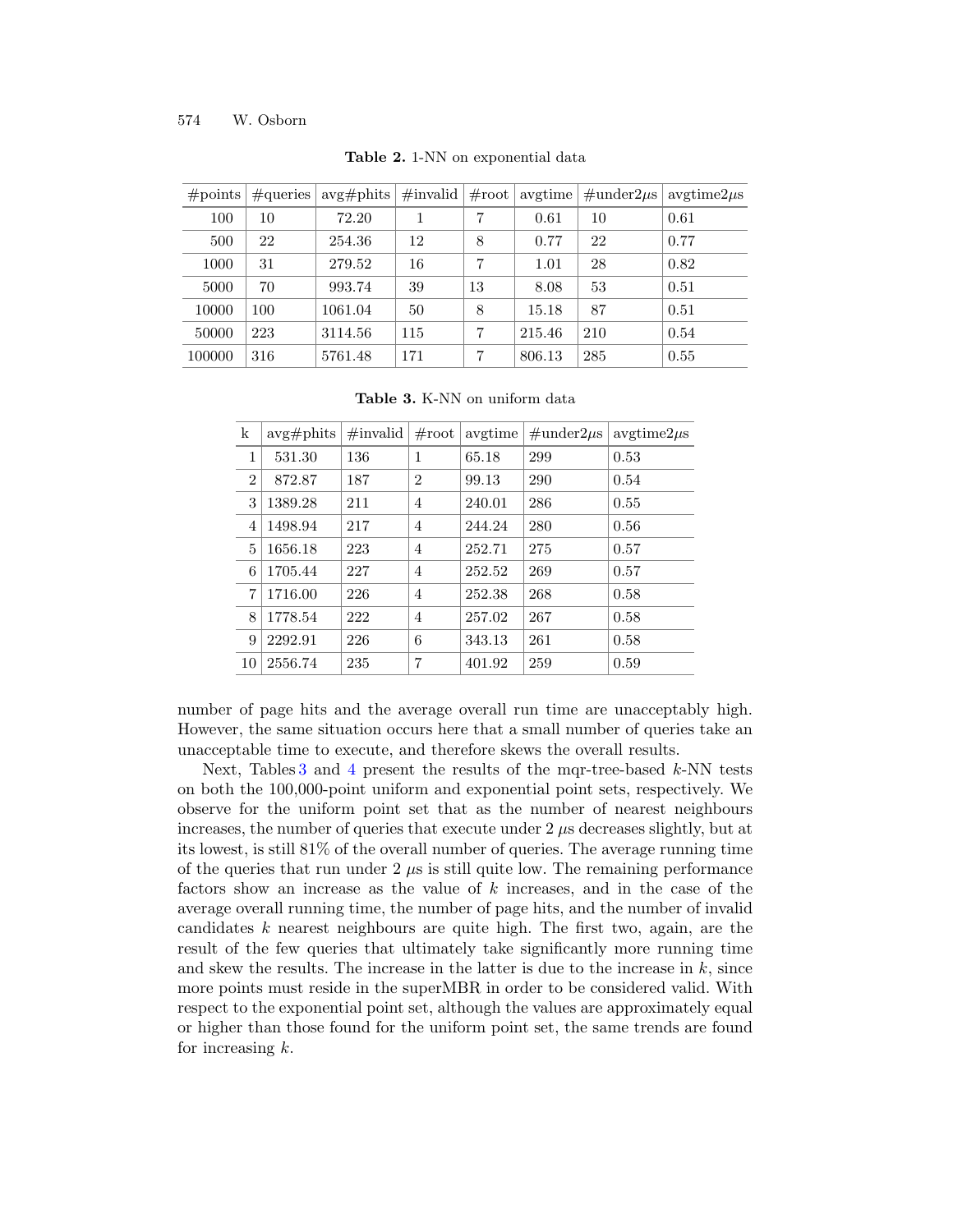| k              | $avg\#^{phits}$ | $\#\text{invalid}$ | $\#\text{root}$ | avgtime | $\#\text{under2}\mu\text{s}$ | $\frac{\text{avgtime2}\mu\text{s}}{2}$ |
|----------------|-----------------|--------------------|-----------------|---------|------------------------------|----------------------------------------|
| 1              | 5761.48         | 171                | 7               | 805.44  | 287                          | 0.56                                   |
| $\overline{2}$ | 6205.02         | 191                | 8               | 870.96  | 283                          | 0.56                                   |
| 3              | 6205.13         | 193                | 8               | 871.26  | 282                          | 0.56                                   |
| $\overline{4}$ | 6439.28         | 226                | 9               | 906.36  | 282                          | 0.57                                   |
| 5              | 6439.62         | 228                | 9               | 906.29  | 284                          | 0.58                                   |
| 6              | 7529.20         | 230                | 11              | 1071.49 | 278                          | 0.59                                   |
| 7              | 7529.28         | 218                | 11              | 1067.21 | 279                          | 0.59                                   |
| 8              | 9240.96         | 226                | 14              | 1306.46 | 269                          | 0.59                                   |
| 9              | 9244.39         | 227                | 14              | 1307.95 | 271                          | 0.60                                   |
| 10             | 11438.16        | 230                | 20              | 1624.50 | 263                          | 0.63                                   |

Table 4. K-NN on exponential data

Finally, Figs. 4 and 5 present the results of the comparison between the average run times of the mqr-tree-based *k*-NN strategy and the brute force approach, for the 1-NN and *k*-NN tests, respectively. For both charts, we use the mqr-treebased running time of under  $2 \mu s$ , since this reflects the majority of the queries that were executed in our evaluations.

With respect to the 1-NN results, it is noted that the mqr-tree-based strategy achieves fairly constant running time, regardless of the number of points in the point set. For smaller point set size – in particular, up to 2000 points – we see no advantage for the mqr-tree-based *k*-NN strategy over the brute force approach. In fact, brute force performs slightly better than the proposed approach in many of these cases. However, once the point set reaches 5000, then savings in running time over the brute-force approach start to appear and increase



Fig. 4. 1-NN Comparison versus brute force search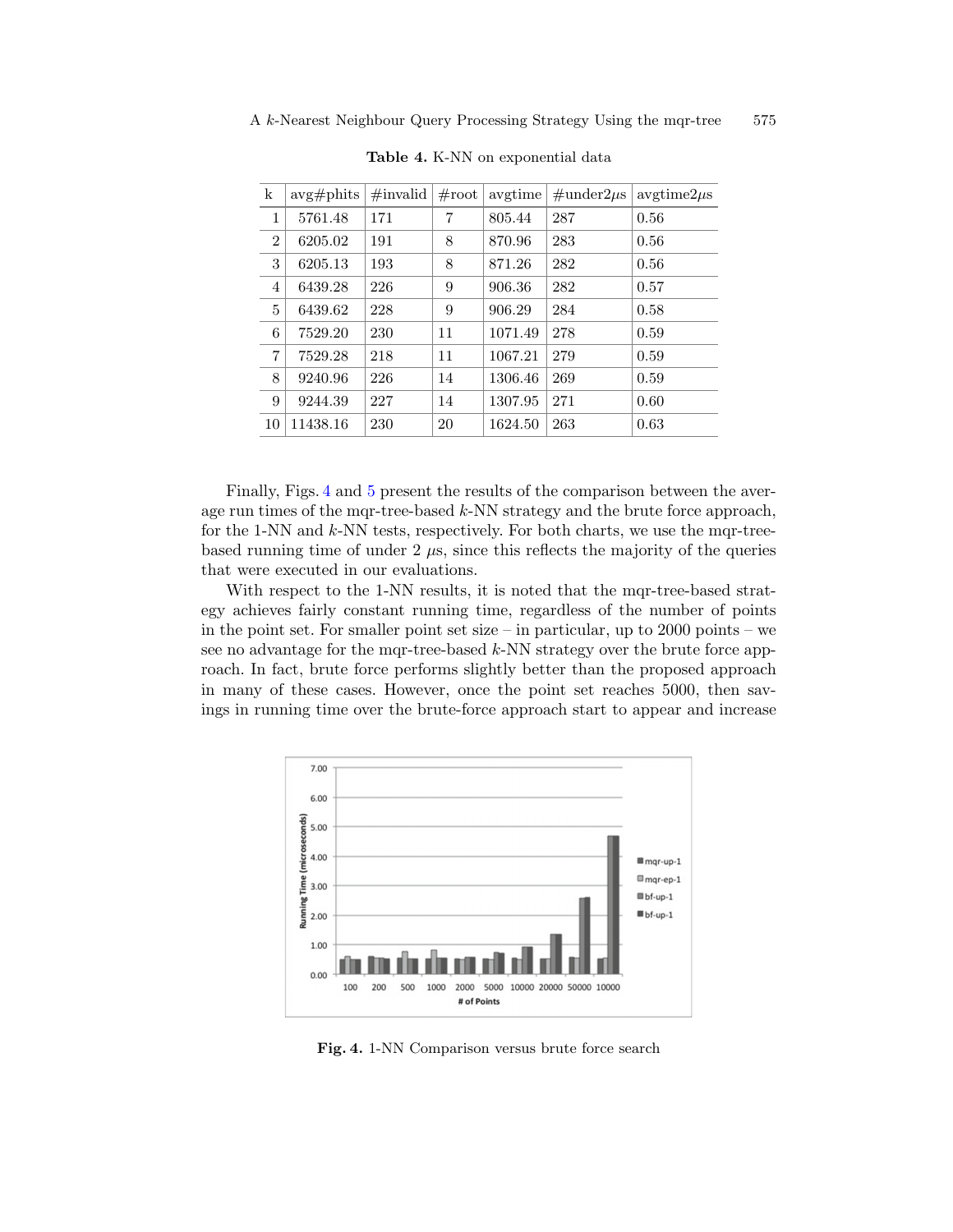

Fig. 5. k-NN Comparison versus brute force search

significantly as the point set size increases. With respect to the *k*-NN results, we observe that the mqr-tree-based strategy significantly outperforms the brute force approach for all values of *k*. It is also noted here that the running time of the mqr-tree-based approach is fairly constant, regardless of the number of nearest neighbours being sought.

#### 4.3 Discussion

The mqr-tree-based *k*-NN strategy achieves significantly low running times in many cases. In addition, the running time in these cases are fairly constant, regardless of the number of points in the point set, or the number of nearest neighbours being sought. When compared to the brute force approach, the proposed strategy outperforms brute force in larger point sets. It is expected that this will continue to be the case as the number of points increases.

However, there is the situation of the "rogue" searches - the ones that take unacceptably longer than necessary. I would like to explain the situations that caused a small number of queries to produce unacceptably high running time and page fetches, which ultimately cause some overall results to look worse than they should have been. This can be cause by two scenarios. The first is that the query is in "unindexed space". This is the situation where a query resides within a nodeMBR (ultimately chosen as a superMBR), in a location that was not indexed by any of the subtrees of the corresponding node. Although this situation can occur at any point in the mqr-tree, it is most noticeable when it happens in the root. This means that the entire tree must be traversed for the candidate *k* nearest neighbours. This is especially unacceptable when *k* is low. The second is that the query is located near "border". This is the situation where the query resides very close to the border of the space being indexed. This would equate to the query being near the end of the nodeMBR of the root. Further, the query resides further down the mqr-tree, but continually fails validity tests,